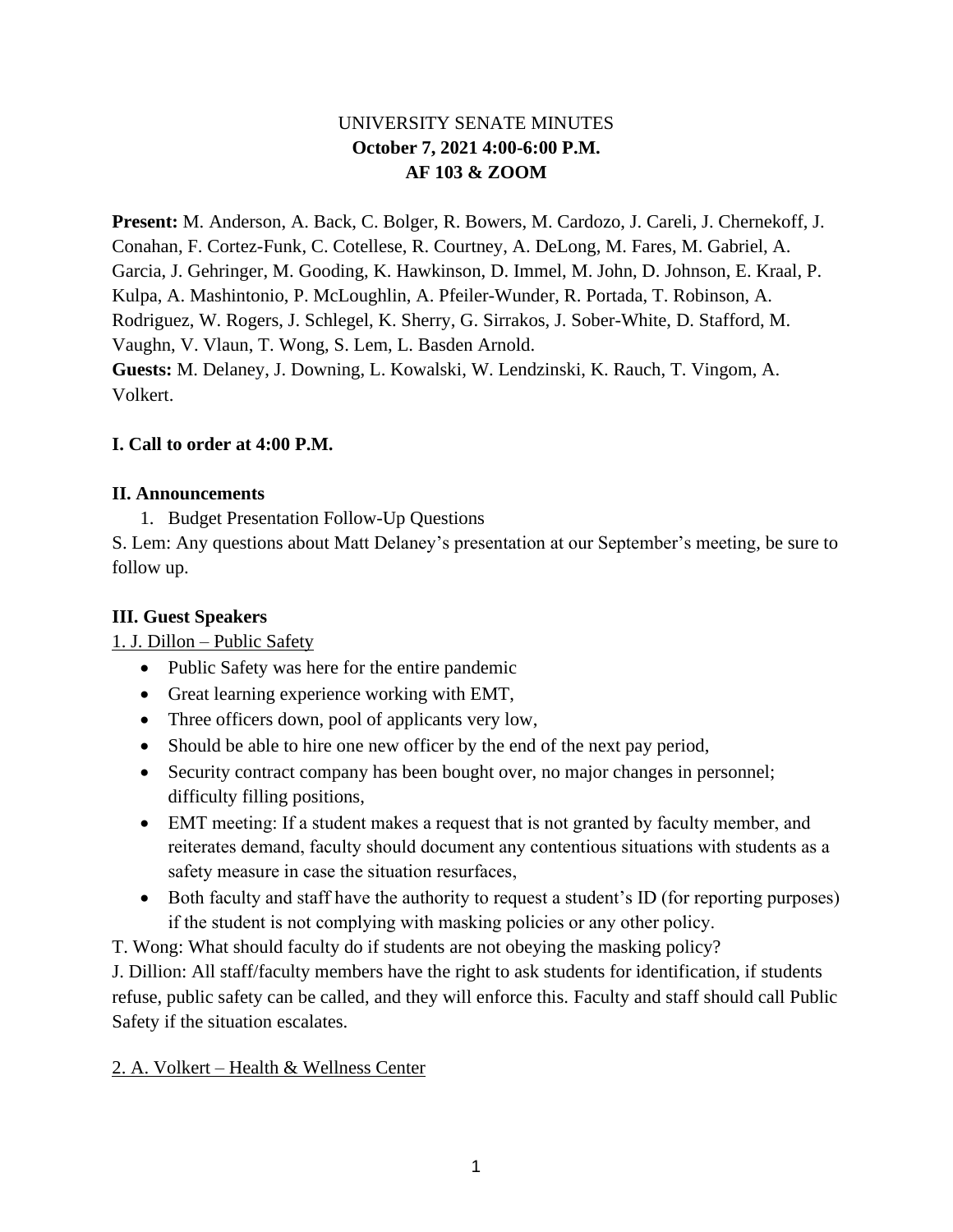- Cases are starting to even out, Flu season is coming up, hoping to have vaccines administered for Flu and Covid.
- If someone is exposed, students must contact the Health Center.

A. Gabriel: Is it possible for a student to be given negative Covid paperwork?

A. Volkert: Students do not require negative tests to be in class. If students need PCR test, they are not expected to return to class until results are back. The results come from external provider. E. Kraal: Many students are attending field trips and band practice; these students go to personal healthcare providers. There was a student who tested positive in a lab, another student who was in contact with the positive student, and was told they could not be tested, and should return to class. There is varying information, what is the systematic way for checking?

A. Volkert: If vaccinated and exposed, no reason to isolate or quarantine, once exposed and vaccinated, test on days 2-5, testing is being done as close to day five without going over, if someone is exposed, students must contact the Health Center. Not every situation is the same. R. Courtney: Student showed screen capture of quick test device, what is the format of our testing, is it a rapid test?

A. Volkert: At one time students were taking a photo on the machine because of technical difficulty, students are now receiving the results, via email, voluntary testing is being done every Wednesday.

3. T. Vingom – Information Technology

- We are moving forward with faculty and staff computer replenishment; computers are currently six years old,
- Windows is moving from Lenovo to Dell, Apple computers will still be available,
- Currently working with Dell and Apple for demo computers,
- Recommendation is for faculty and staff to choose laptops; laptops will come with docking stations,
- Demos should be available last week in October, faculty and staff will be contacted,
- You will be directed to login to select your configuration for your computer; data will be collected on the various software used on computers,
- All faculty and staff are encouraged to migrate to one drive, training materials will be provided,
- Once computers arrive, you will be contacted for installation,
- Old computers will be recycled, data will be wiped,
- If computers were purchased by department, they will be evaluated, and a plan will be developed to refresh computers,
- New computers will be rolled out in January.

G. Sirrakos: Will there be opportunities to purchase old computers at a reduced cost?

T. Vingom Typically old computers are sold to recyclers, KU will generate revenue from this

J. Carelli: What is KU doing to ensure adequate security and enough flexibility?

T. Vingom: We need to find a balance between security and convenience, if you have items that you no longer need, speak with IT, we need to protect the university,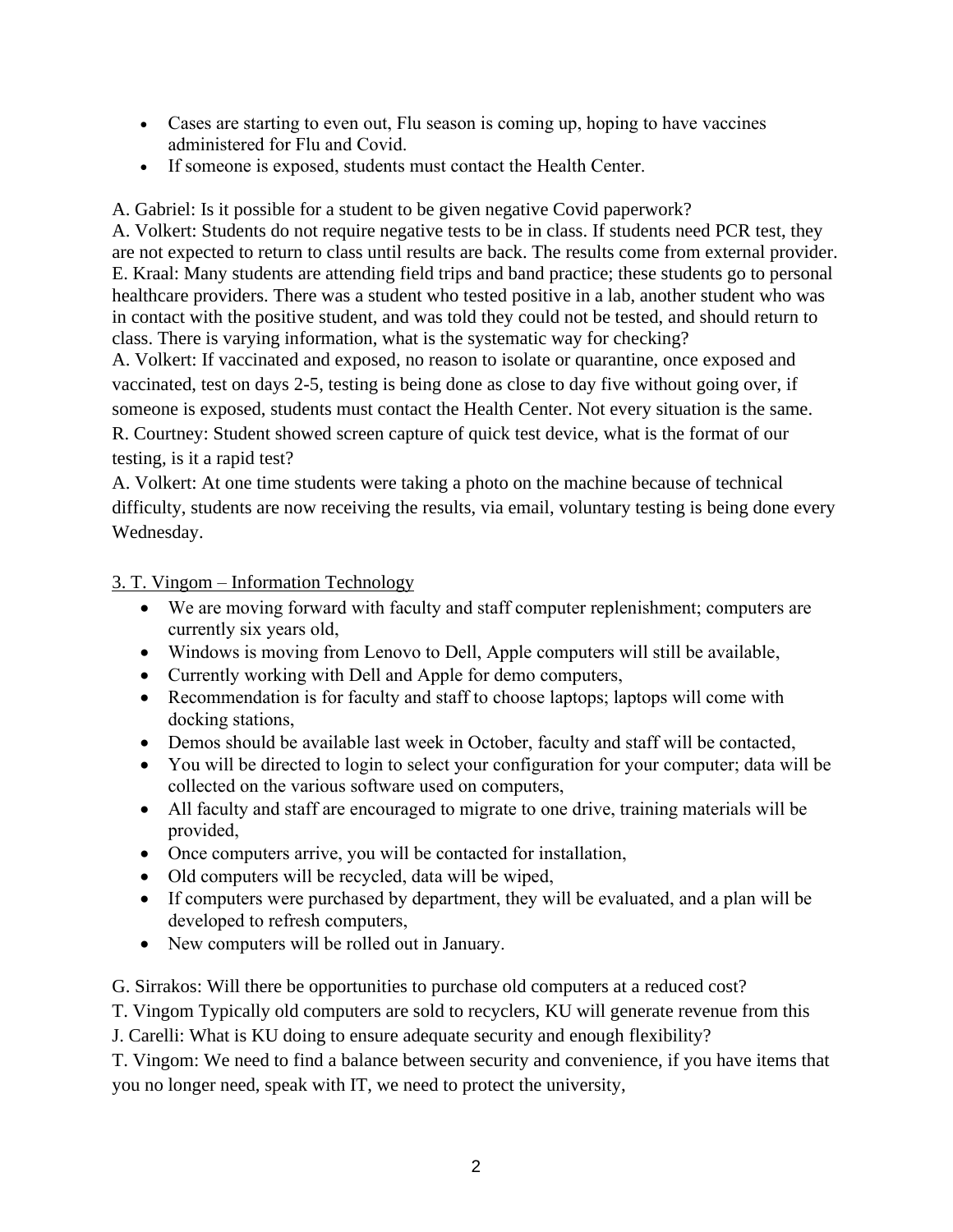T. Vingom: We will evaluate granting increased privileges, however, increased privileges are a risk

T. Vingom: Classrooms and labs will be done in next year's replenishment, post Covid data will be analyzed to see how students are using the computers.

T. Robinson: Congrats to the IT for great service

T. Vingom: Respondus lockdown contract expired, due to pricing, it is no longer used, value of lockdown browser is limited, we are hoping to reinstitute respondus lockdown browser with respondus monitor.

# **IV. Approval of the Minutes from September 2, 2021**

E. Kraal moves to approve, T. Robinson seconds; all in favor. September's minutes approved.

### **V. Reports**

1. Senate President – S. Lem

1. COVID-19 – Pandemic response remains a high-priority topic with Senate Exec., and we continue to work with the EMT on adjustments. As you likely have seen, KU is now offering COVID-19 testing every Wednesday for staff and students. The FAQ was updated with Contact Tracing information. New indoor signage about mask wearing is also being printed and distributed to departments.

2. Facilities Plant Tour – Campus leaders were invited to tour the campus HVAC facilities last month, where we were shown how indoor air quality (IAQ) is monitored and managed. KU is following COVID-19 mitigation strategies identified by a consultant, which includes purging building air for two hours before and after occupancy, increasing outside air exchanges, and increasing filtration to MERV-13 where possible. We were also shown the boiler system and how water quality is monitored and maintained.

3. Enrollment Management – I attended two meetings with KU's enrollment management consultant, RNL. RNL discussed KU growth trends, as well as upcoming challenges. RNL worked with KU administration on strategies for recruitment and retention, such as continuing test optional admission practices, financial aid packages, and the importance of campus visitations.

4. Strategic Planning & Resource Committee – SPRC elected a new chair and vice chair, Catherine McGeehan and Deryl Johnson, respectively. The subcommittees, Strategic Initiatives, Program Review, and Budget, were also populated. Senate Exec. met with Dr. McGeehan to discuss new directions for the committee, and there is a renewed level of energy on the committee for its work.

E. Kraal: Can the pass/no credit options be communicated to students? C. Bolger: What message is being communicated to students so they know it is not a faculty-byfaculty decision, and an administrative decision.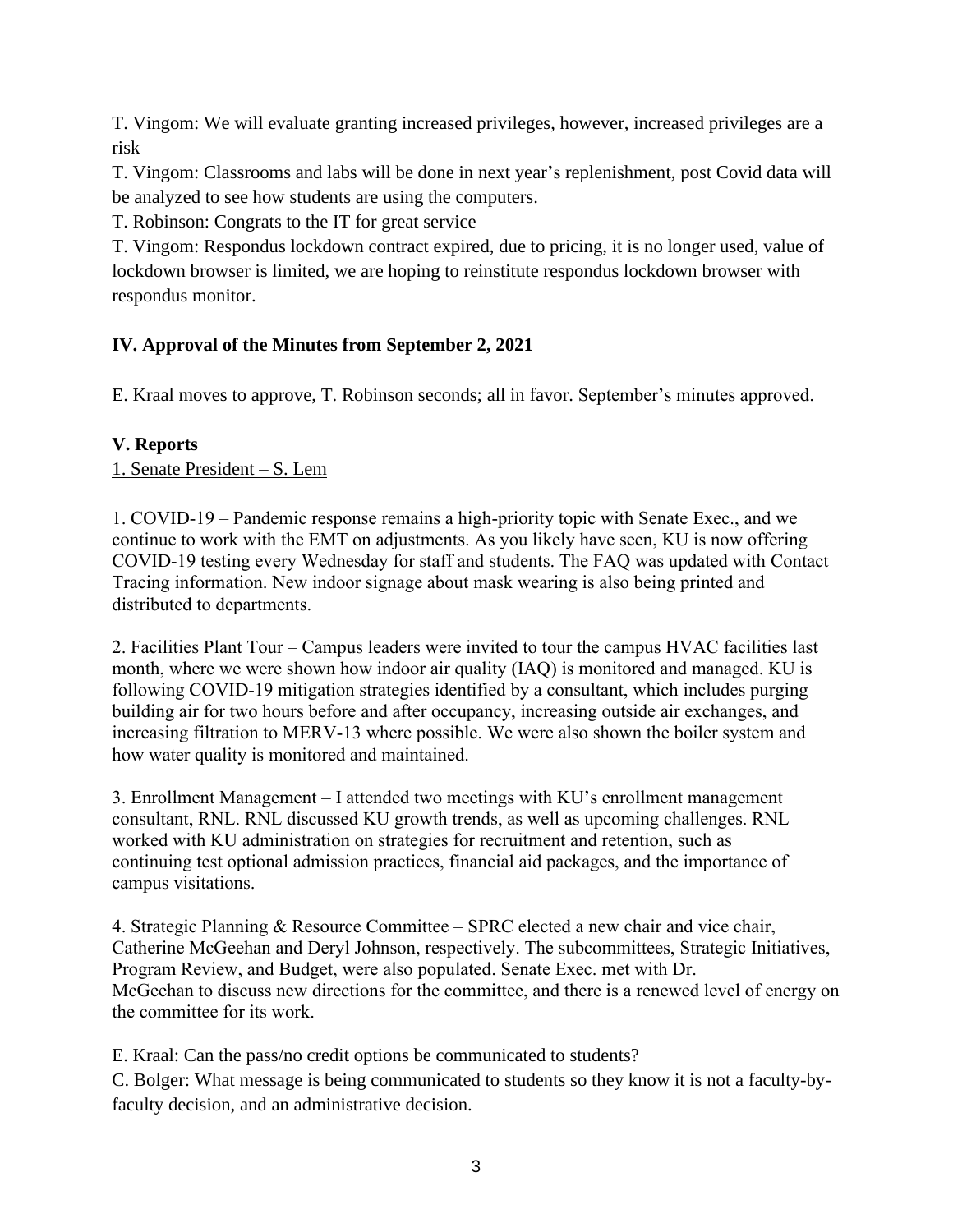S. Lem: Policy has been a one-off policy, conversations are continuing.

- 2. Senate Vice President T. Wong
- 1. The Committee on Committees met on September 16 to discuss filling the vacancies on *Senate committees due to retirement, leave of absence, or resignment.*
	- Academic Standards and Policies Committee College of Liberal Arts & Sciences Representative – Fall 2021 - Padraig McLoughlin (Mathematics)
	- Commission on Human Diversity At-Large Professional Staff – 2 years - Tyler Schwab (Information Technology)
	- Commission on the Status of Women Female Rep from Professional Staff-Management – replacement for the rest of the term till Aug 2022
		- Anne Imschweiler (Provost's Office)
	- Events Advisory Council Faculty Representative from Sport Management – 2 years

- Open

- Institutional Climate Committee At Large Faculty – replacement for the rest of the term till Aug 2022 - Mathias Le Bossé (Geography)
- Institutional Review Board Non-Scientific Area Representative (2 positions) – 2 years
	- Cynthia Stunkard (Special Education)
	- Patricia Lutz (Elementary, Middle Level, Library & Technology Education)
- Scientific Area Representative  $-2$  years - Matthew Junker (Physical Sciences)
- Professional Development Committee College of Education Alternate – replacement for the rest of the term till Aug 2022 - Kristen Bazley (Elementary, Middle Level, Library & Technology Education)
- Undergraduate Admissions Exceptions Committee College of Business Undergraduate Faculty  $-2$  years - Kerri Cebula (Sport Management & Leadership Studies)
- University Academic Honesty Committee College of Visual & Performing Arts – Spring 2022 - Elizabeth Schneider (Art & Design)
- Undergraduate Exceptions Committee Counseling Center  $-2$  years
	- Aimee Adams (Counseling & Psychological Services)
- University Conduct Board At-Large Faculty Representative – replacement for the rest of the term till Aug 2023 - Lindsey Runell (Criminal Justice)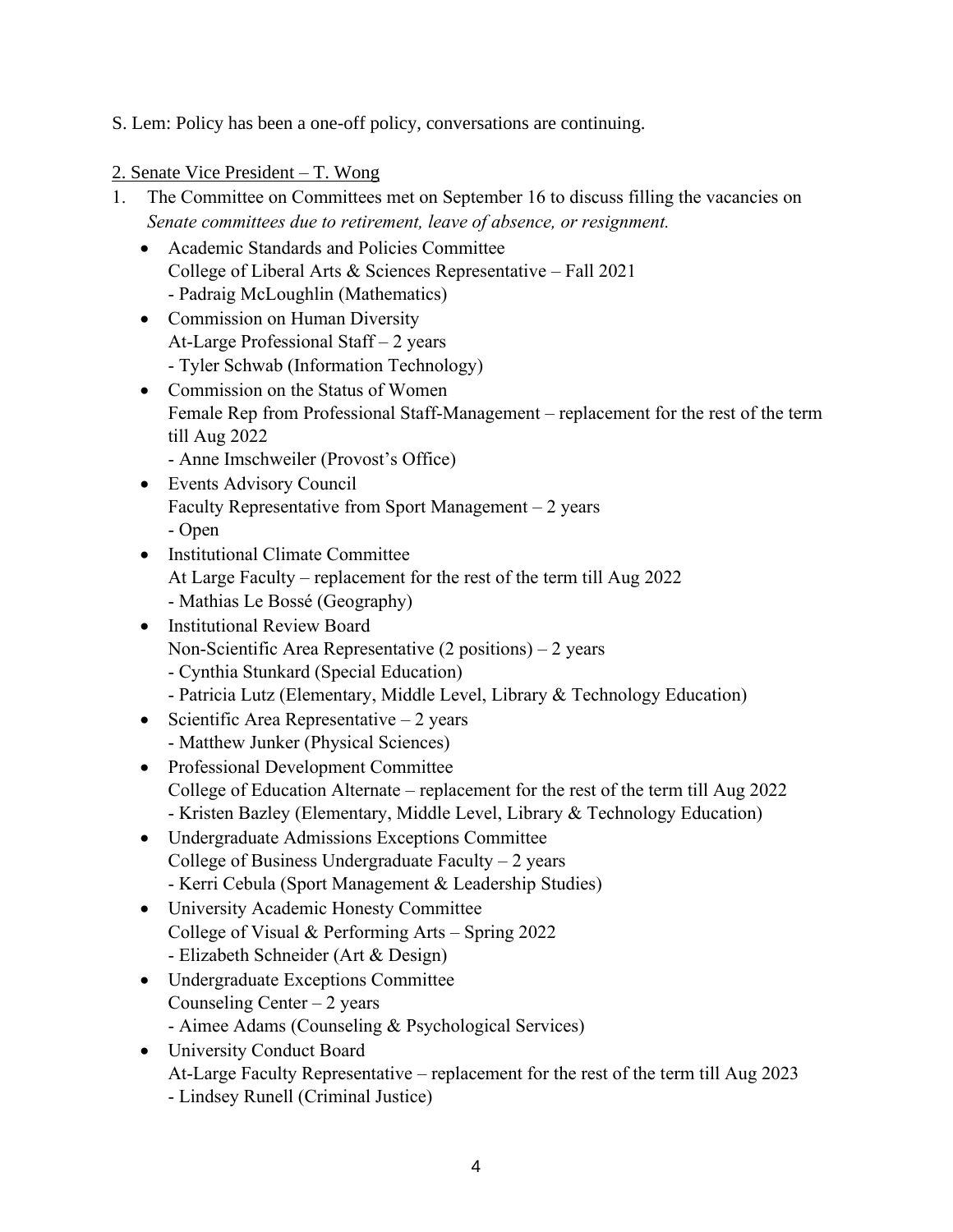2. The Committee on Committees sent out a survey form for Governance Committee Chairs, and we have so far received responses from 22 out of 31 committees. Information collected includes future meeting dates, summary of past achievements, and plans for the upcoming year. We will study how to make the meeting dates available to Senators. The summary of past achievements will be documented by Senate.

### 3. Senate Secretary – M. John

#### *Governance Committee Elected Positions*

Kunio Mitsuma is currently on leave for Fall 2021. Immediate replacements were needed for elected positions on the Committee on Committees and the Grade Appeal Board. Replacements for the fall 2021 were selected using the criteria of seconded highest votes received during previously conducted elections for the open positions.

#### *Committee on Committees*

| College of Liberal Arts & Sciences Representative – Fall $2021$ | Anne Delong (English)   |
|-----------------------------------------------------------------|-------------------------|
| Grade Appeal Board                                              |                         |
| College of Liberal Arts & Sciences Representative – Fall $2021$ | <b>Richard Courtney</b> |
| (Geography)                                                     |                         |

#### *University Senate Representatives on Governance Committees*

The terms of current University Senate Representatives appointed to Governance Committees by Senate shall be extended in order to align the position term ending date with other appointed or elected positions on the committee.

The following positions will be extended.

| Committee                         | <b>University Senate</b> | Current term | Revised term |
|-----------------------------------|--------------------------|--------------|--------------|
|                                   | Representative           | expiration   | expiration   |
| Center for the Enhancement of     | Michelle Sims            | January 2023 | August 2023  |
| Teaching Advisory Board           |                          |              |              |
| <b>Enrollment Management</b>      | Tony Wong                | January 2022 | August 2022  |
| Committee                         |                          |              |              |
| <b>Space Allocation Committee</b> | Fran Cortez-Funk         | January 2023 | August 2023  |

#### 4. University President – K. Hawkinson

- This past Saturday the Foundation had a comprehensive kickoff event,
- We raised \$34m, hopeful we will meet the goal of \$40m by the end of the academic year,
- Alumni participation goal of 40 000 service hours has been met: thanks to foundation leadership and donors,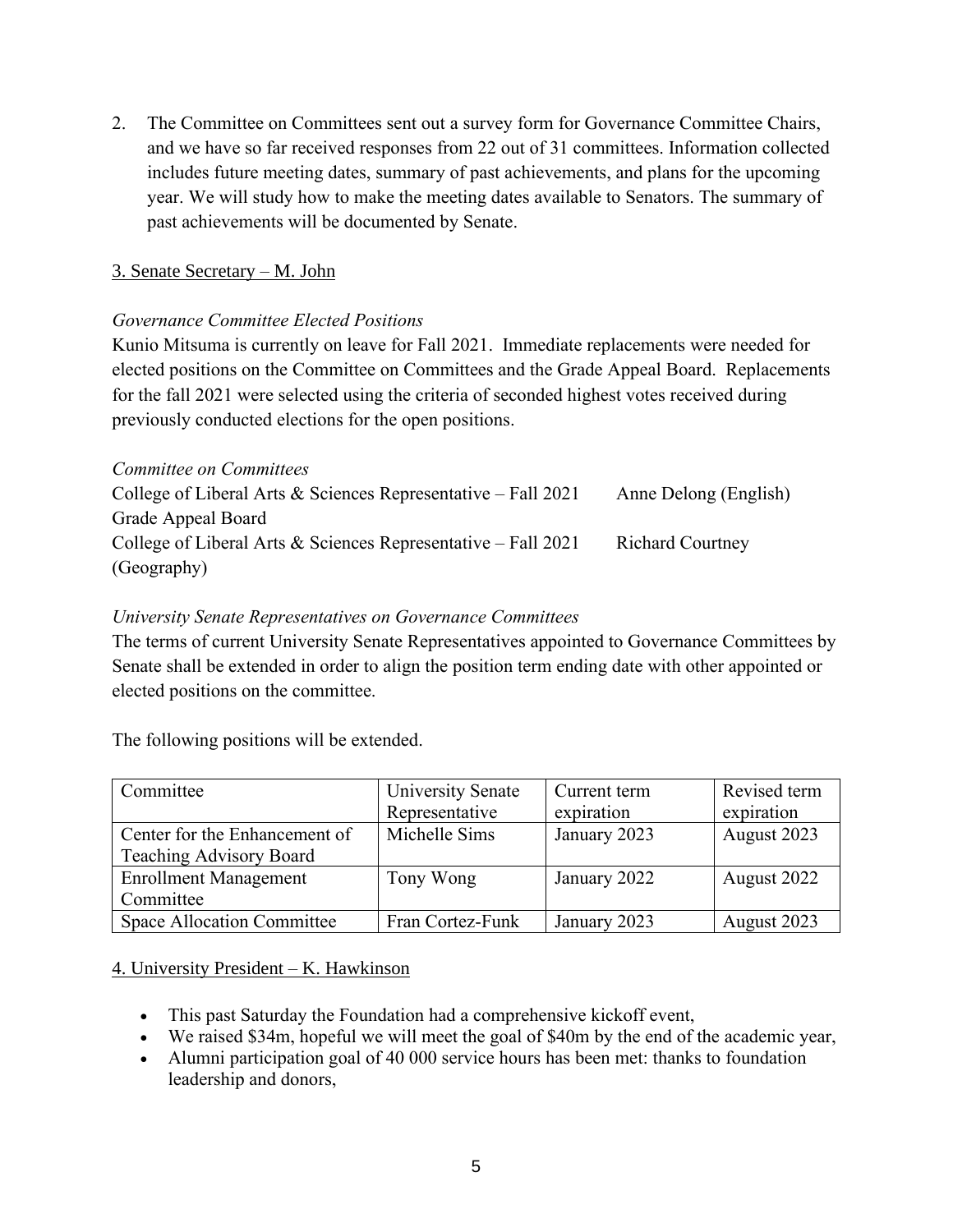- Enrollment final freeze date numbers: new degree seeking students' numbers up by one student, we're up in transfer students, up overall in graduate students, up in out of state students (due to scholarship, athletics and tuition discounts),
- Incoming freshmen have highest combined GPA in history of university (3.31), 26% minority freshman class (highest in history), 23% minority students overall, retention is up to 78%, down 2.75% overall in headcount due to graduation in May, 4-year graduation rate went from 37-42% this can be credited to the re-working of GenEd, best enrollment numbers in State System (SS) even though our numbers are down. We are highly scrutinized by SS with regards to numbers,
- KU is down 2.75% in enrollment, other schools are down a lot more, our performance is significant.

# *Matt Delaney*

- KU's original placement was in plan two or the orange category in Fall of 2019 and 2020 (categories: green, yellow, orange or red)
- Annual comprehensive submission that was done in Fall of 2020 and 2021 and reviewed by 14 CFOs and 14 Provosts
- As of June  $30<sup>th</sup>$ , KU had one of each color, operating margin still in red, yellow in primary reserve and green in minimum reserves (colors alone don't tell full story).
- Clear justification was provided for change based on recent success
	- o KU has balanced its budget for 4 consecutive years, increased unrestricted net assets and cash balances in FY20 and FY21, improved three-year average for operating margin, most recent year being positive, improved primary reserves.
- KU has now moved from plan two to plan one, we are now 1/4 yellow schools in the State System, we are 1/2 schools in the State System that improved rankings over past year. Student to faculty ratio continues to improve (currently at 17.7:1)
- Hard work has paid off over time, a lot of positives by still much work to do, we continue to strive for green status where there is no plan.

T. Robinson: The programs that are continuing to do well, will we continue to fund those programs?

K. Hawkinson: Yes, those programs will be funded. Enormous scrutiny is being placed on nonperforming universities, State System will send teams into those schools in the orange and red categories.

# 5. University Provost – L. Basden Arnold

- Working on strategic planning documents for this year that will be sent to Cabinet; this includes requests for funding initiatives related to the strategic plan,,
- Programs and Deans are working on TT hires, KU is behind in getting searches out, working on getting this done in the mid-spring (for next year searches) so KU can hit the ground running and interview the best candidates early,
- Online schedule is currently available for viewing so students can plan ahead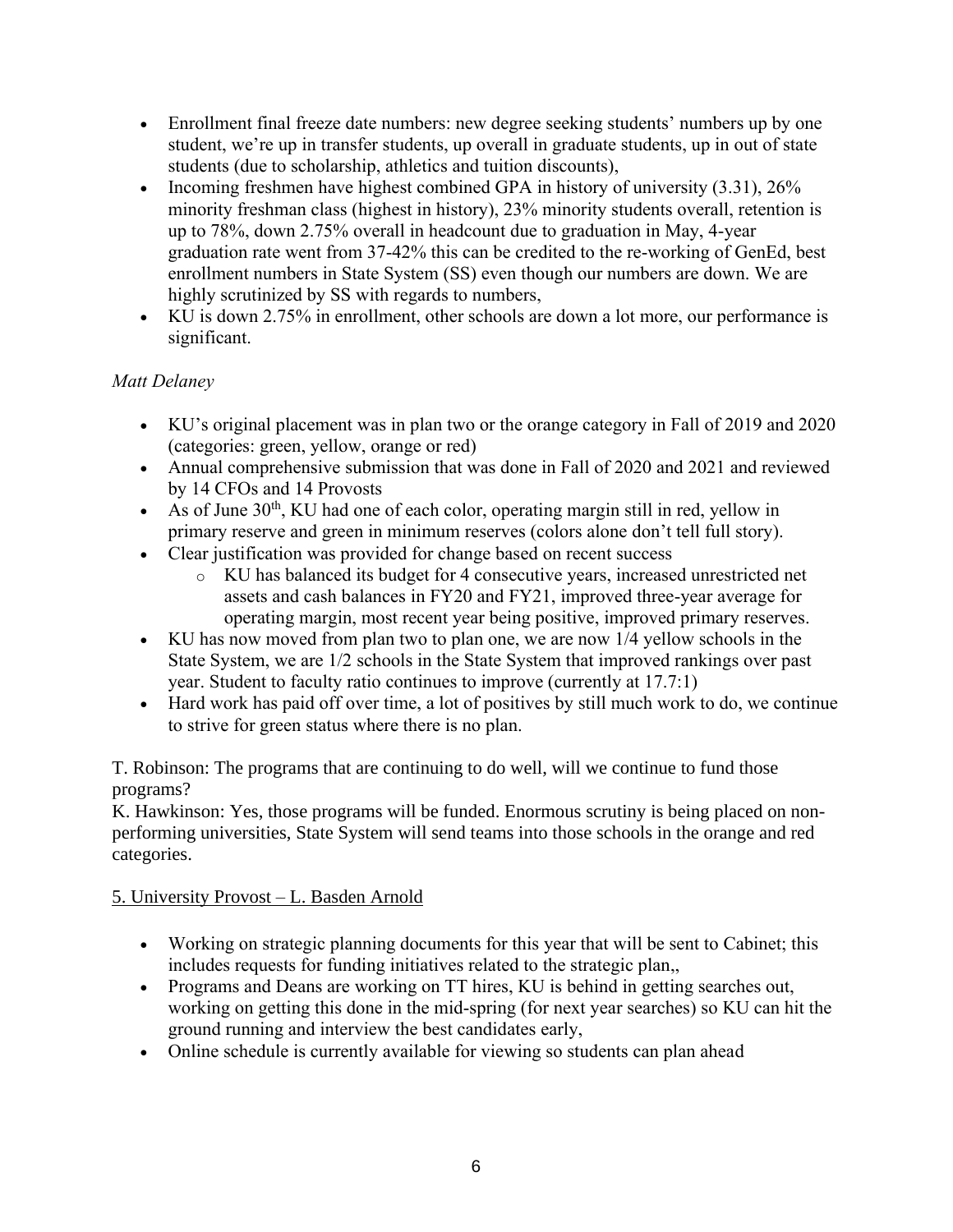- Advising holds are already on so advising can begin earlier and is not done in a compressed two-week period. Working on making registration dates more clearly indicated on the academic calendar.
- PASSHE is continuing its discussion on program evaluation considering other factors besides the number of graduates (factors being considered: DWI rates, GenEd offerings, if courses are filling, whether a major is strongly enrolled by underserved populations). The rationale is to find a more nuanced way of looking at program health other than the number of graduates.

J. Carelli: Students do not know about the process for signing up for classes in spring. Can we communicate this to students that this is just for informational purposes?

L. Basden Arnold: We can send out an announcement on when the actual registration dates are. Ben Trout has been asked to indicate this on the academic calendar in advance so that there is no confusion.

### 6. Student Government Board – K. Sherry

- Well-being ribbon cutting was held on  $10/7/21$ .
- PrideFest will be held on Thursday 10/14: SGB will provide craft activity, cotton candy, and a raffle basket,
- #ElectHer Sat.  $10/23$  1-4:30 PM: ElectHer is a one-day nonpartisan training for women on how to run for student government & political office,
- Grad Fest, Tuesday 10/26: SGB will be volunteering for Grad Fest.
- Homecoming 10/30 -- SGB is participating in the Homecoming Spirit Court this year, there will be a table at National Voter Registration Day, and participation in KU Cares Day of Service to give back to the KU community,
- Fall Fest 11/4 5-7 PM: SGB's annual Fall Fest event is planned for 11/4 5-7 PM. Many student groups are signed up,
- The PASSHE Board of Student Government Presidents: SGB just approved our "Keep" Our Campuses Open" statement to remind students about the importance of following proper COVID-19 safety protocols in order to keep us healthy, safe, and on campus. That statement can be viewed on the official PASSHE website under BSGP, and SGB will also be pushing it out on our social media.
- SGB recently had a discussion about Senate's intent to not offer a Pass/No Credit grading option this semester to gather student's input. SGB collectively decided our stance on P/NC was one of support and believe it is a necessary system to implement for this semester to support the well-being of our students.

# 7. Assessment Office – K. Rauch

- Assessment reports were due Sept 15th, Deans sent off the reports that were turned in,
- Academic Assessment Council met this morning, feedback will be provided soon,
- If you have technical problems let us know, you can reset your password to prevent lag,
- Administrative unit programs are currently submitting their assessment reports; feedback will be provided,